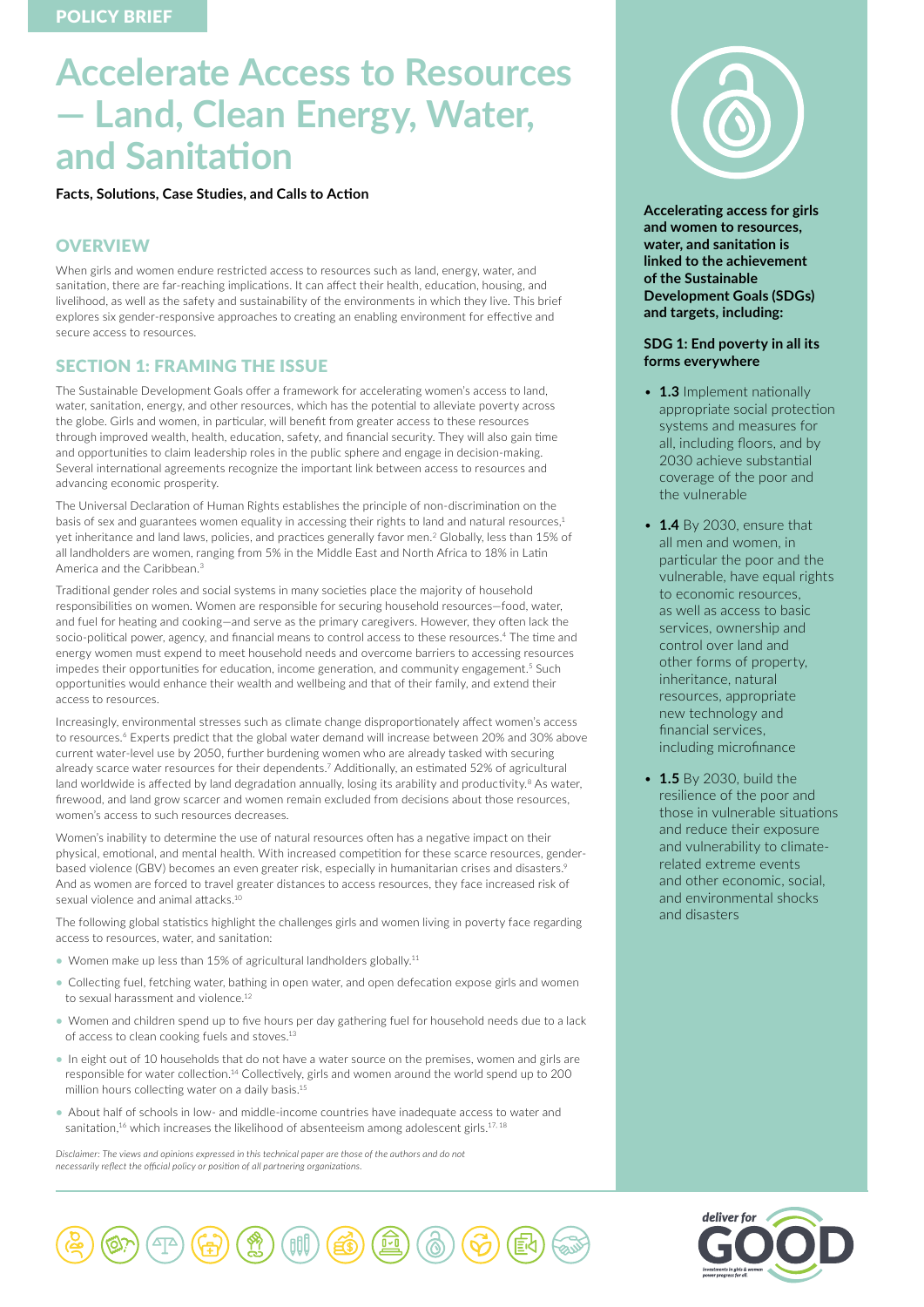These challenges are magnified in humanitarian contexts. Millions of girls and women risk being raped, beaten, or killed as they collect firewood.19 Oftentimes, they must traverse rugged terrain harboring militia, armed groups, landmines, and other threats. Intimate partner violence often arises when women are unable to prepare a meal due to a lack of cooking fuel or other energy sources. In situations of armed conflict, the presence of peacekeepers or civilian police is often so limited that girls and women are more susceptible to physical attack the moment they leave the relative safety of camps for displaced persons.20 Without lighting in camps, women and children become especially vulnerable to harassment, assault, and rape when they need to move about at night. The simple act of walking to and using latrines at night, without lighting, can expose them to major physical risks.

# SECTION 2: SOLUTIONS AND INTERVENTIONS

Restricted access to resources has cross-cutting implications, impacting the health, safety, education, housing, land tenure, self-determination, and human rights of individuals and communities. Within this multi-sectoral landscape, a one-size-fits-all approach does not suffice. This brief explores six gendersensitive approaches to promoting intersectional, cross-issue, and cross-sector programs, policies, and investments. Scaled up, these solutions can make a real impact for girls and women:

- Engage women in efforts to advance universal access to affordable, safe, and sustainable sources of clean energy.
- Improve and enforce secure land and productive resource rights for women, including their equal rights to access, control, own, and inherit.
- Include women in decision-making related to land and resource management, humanitarian response planning, and displaced persons camp management.
- Improve quality and access to water services.
- Employ comprehensive approaches for water, sanitation, and hygiene, including provisions for menstrual health and hygiene management.
- Promote community-led total sanitation (CLTS).

# Engage Women in Efforts to Advance Universal Access to Affordable, Safe, and Sustainable Sources of Clean Energy

Every home needs a safe, reliable, environmentally sustainable, and clean source of energy for cooking, lighting, heating, and other uses. Access to cleaner and more affordable energy sources can save money, improve health, and contribute to livelihoods, as women are able to invest the time they save collecting fuel in more productive pursuits.<sup>21</sup> Access to clean and safe household lighting also allows women to reduce spending on lighting alternatives like kerosene, candles, and battery torches, channeling more financial resources to their household and children's needs.<sup>22</sup>

Though robust empirical data are not available to quantify the gains of rural electrification, experience suggests that when a household or community has access to electricity and cleaner and more efficient cookstoves and fuels, the economy and people's quality of life improve. Without household lighting, students are unable to practice their reading and writing skills at night. Data from the United Nations Department of Economic and Social Affairs (UN DESA) show that youth literacy rates tend to be lower in developing countries with electrification rates below 80% (based on a study in a 45 countries).<sup>23</sup>

The use of polluting fuels also poses a major threat to sustainable development. Globally, more than 3 billion people—more than 50% of households in 128 low- and middle-income countries surveyed rely on biomass fuels (wood, animal dung, and crop waste) to cook, causing serious environmental and health impacts that disproportionately affect women and children.24 The problem is exacerbated in rural areas, where more than 80% of households use biomass fuels, compared to 20% of urban homes.<sup>25</sup> According to the World Health Organization (WHO), household air pollution from cooking kills more than 4 million people every year and sickens millions more.<sup>26</sup> Increasing women's access to safe, affordable, clean cookstoves and fuels is one solution that can dramatically reduce fuel consumption and exposure to harmful cookstove smoke, as well as reduce the risks associated with fuel collection or acquisition.<sup>27</sup>

To accelerate the path to universal access to household energy, it is essential to integrate women's needs and opinions into every aspect of the value chain—from research, design, and production to marketing, sales, and distribution.28 Experience shows that without women's opinions and input, products do not meet their needs and will not be used consistently.29 Support should be provided to women-led enterprises that sell clean fuel, cook stoves, and clean technologies, and employ women as marketing agents, distributors, and after-sales service providers. As household energy providers and managers, women are in a unique position to connect with their communities, increase awareness, and deliver energy products and services.<sup>30</sup>

# *Case Study: Alternatives to Biomass Fuel for Families Living in Poverty in India*

*In 2016, the Indian government launched the Pradhan Mantri Ujjwala Yojana (PMUY), a program aiming to protect women and children from the harmful effects of indoor air pollution by providing liquefied petroleum gas (LPG) connections to families living below the poverty line. The government aims to distribute a total of 50 million LPG connections, reducing India's dependency on biomass fuels, saving trees, and improving health conditions. As of August 2017, PMUY has provided 27.7 million Indian families with LPG connections, and* 



# **SDG 2: End hunger, achieve food security and improved nutrition, and promote sustainable agriculture**

• **2.3** By 2030, double the agricultural productivity and incomes of small-scale food producers, in particular women…, including through secure and equal access to land, other productive resources and inputs, knowledge, financial services, markets, and opportunities

# **SDG 5: Achieve gender equality and empower all women and girls**

• **5.a** Undertake reforms to give women equal rights to economic resources, as well as access to ownership and control over land and other forms of property, financial services, inheritance, and natural resources, in accordance with national laws

# **SDG 6: Ensure access to water and sanitation for all**

- **6.1** By 2030, achieve universal and equitable access to safe and affordable drinking water for all
- **6.2** By 2030, achieve access to adequate and equitable sanitation and hygiene for all and end open defecation, paying special attention to the needs of women and girls and those in vulnerable situations

# **SDG 7: Ensure access to affordable, reliable, sustainable, and modern energy for all**

• **7.1** By 2030, ensure universal access to affordable, reliable, and modern energy services



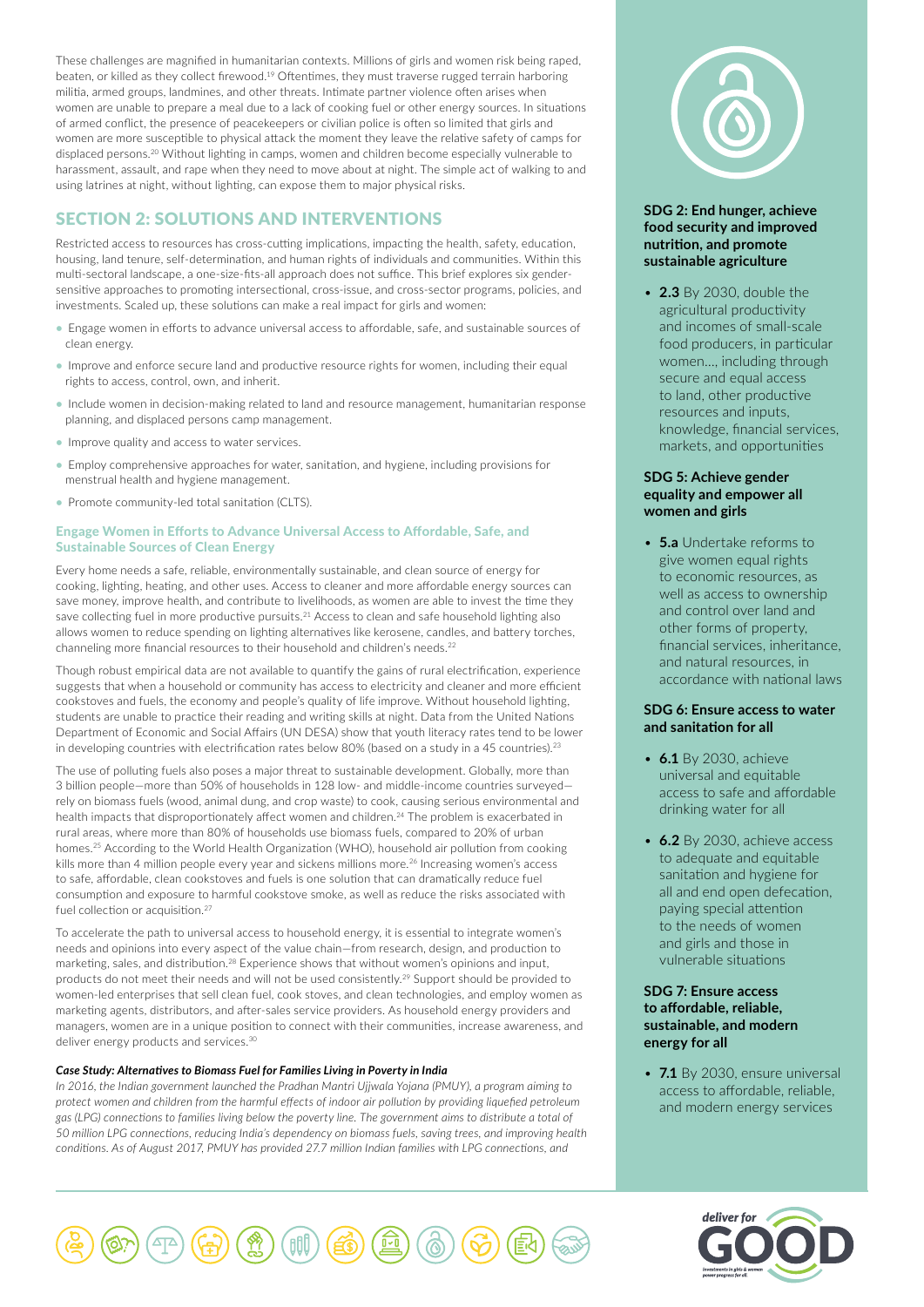*as of September 2019, 10,000 new distributors of LPG have been appointed in rural India, specifically in the Marathwada region.31,32*

### Improve and Enforce Secure Land and Productive Resource Rights for Women, Including Their Rights to Access, Control, Own, and Inherit

Promoting women's land rights is an effective, long-term solution to advancing opportunities for women and enhancing community health and wellbeing. When a woman has secure rights to land, her status and role in household decision-making improves, and she is better equipped to care for herself and her family and break out of poverty.<sup>33</sup> This can lead to better nutrition and food security, increased education for children, better health outcomes, decreased vulnerability to HIV, and less exposure to domestic violence.<sup>34</sup>

#### *Case Study: The Greatest Predictor of Poverty in India Is Landlessness<sup>35</sup>*

*An estimated 18 million families in rural India are landless and tens of millions more have insecure rights to the land they rely on. Their long-term insecurity and inability to protect and secure the land they depend on predicts poverty, seeds conflict, and hinders economic growth. Since 2000, Landesa has been working to change this reality. By partnering with state and central government leaders, Landesa strives to create opportunity, incentive, and security by strengthening land rights. To address the disparity in land rights between women and men, Landesa supports the creation of policies and programs that strengthen girls' and women's land rights, raise legal awareness, and grant homesteads and farmlands to rural women. By working with Indian state government officials and central government leaders, Landesa has reached more than 680,000 families with legal literacy programs. Increasingly, leaders in India's poorest states are recognizing that insecure land tenure is a significant hurdle to development and stability. Already, the governments of Bihar, West Bengal, Odisha, Karnataka, Andhra Pradesh, Telangana, and Uttar Pradesh have launched programs to bolster women's and girls' land rights. In West Bengal, more than 48,000 girls participated in*  Landesa's Girls Project, which educates girls about their land rights and provides agricultural training and an *opportunity to sell crops for school fees.*

## Include Women in Decision-Making Related to Land and Resource Management, Humanitarian Response Planning, and Displaced Persons' Camp Management

To implement effective and sustainable resource management programs, women must be engaged in the decision-making process, as they are most affected by energy, land, and resource inequities. Gender plays a defining role in how individuals utilize and benefit from land and natural resources, which are closely linked to livelihoods for the vast majority of people.<sup>36</sup> Failing to recognize the unique challenges women face—especially in humanitarian settings—including the risk of physical harm as they collect natural resources or grow food for the family, can further perpetuate inequalities regarding land and natural resource rights, access, and control.<sup>37</sup>

There is strong evidence that women's leadership and inclusion in decision-making processes contributes to better emergency preparedness, more effective humanitarian response, and more inclusive and sustainable peace building.38 Women's understanding and knowledge of their local environment and community uniquely positions them to be transformational agents in emergency response preparedness and resilience building. Therefore, when supporting displaced populations in humanitarian crises, it is essential to include women and adolescent girls in the planning, decisionmaking, and operations of camps and settlements.

Girls and women walk long distances, often at night, to procure food, water, and cooking fuel for their families, as well as to access hygiene facilities, risking their safety and wellbeing.39*,* 40 Girls and women are also uniquely susceptible to an increased risk of gender-based violence in humanitarian settings. Including women in the camp administration, coordination, and management processes will allow gender-responsive humanitarian planning and management that takes into account the different needs and experiences of girls and women. Far too often, national governments and international agencies fail to apply a gender lens to the needs of affected populations and, consequently, under-invest in genderresponsive humanitarian assistance. $^{41}$  Camps and settlements that include women in decision-making bodies are more likely to be well-designed, reducing the risk of gender-based violence, improving quality of life, and protecting the dignity of vulnerable populations.<sup>42</sup>

#### *Case Study: Bringing Women to the Table in South Sudan<sup>43</sup>*

*Following the establishment of the Republic of South Sudan in 2011, SOS Sahel, an international nongovernmental organization (NGO) working in partnership with local groups, implemented a resource-based conflict reduction program providing women and youth with natural resource management and conflict resolution skills. Women pastoralists in the region have a reputation for being extremely influential as peacebuilders, but they had been excluded from decision-making processes. SOS Sahel engages women and marginalized groups, encouraging traditional leaders to incorporate them into formal decision-making processes. Through educational tools and sessions provided to women in the communities, steering groups with women representatives were developed and community structures were registered as legal bodies in accordance with Sudanese regulations.*

#### Improve Quality and Access to Water Services

When women spend less time fetching water, they have more time to dedicate to their children, growing food, or pursuing educational and economic opportunities.44 There are also multiple health benefits linked to reducing the time spent fetching water. According to a 2012 study in sub-Saharan



# **SDG 11: Make cities inclusive, safe, resilient, and sustainable**

• **11.1** By 2030, ensure access for all to adequate, safe and affordable housing and basic services and upgrade slums

## **SDG 13: Take urgent action to combat climate change and its impacts**

• **13.b** Promote mechanisms for raising capacity for effective climate changerelated planning and management in least developed countries and small island developing States, including focusing on women, youth and local and marginalized communities

**SDG 15: Protect, restore and promote sustainable use of terrestrial ecosystems, sustainably manage forests, combat desertification, and halt and reverse land degradation and halt biodiversity loss**

• **15.6** Promote fair and equitable sharing of the benefits arising from the utilization of genetic resources and promote appropriate access to such resources, as internationally agreed

#### **SDG 16: Good Governance**

• **16.7** Ensure responsive, inclusive, participatory and representative decisionmaking at all levels



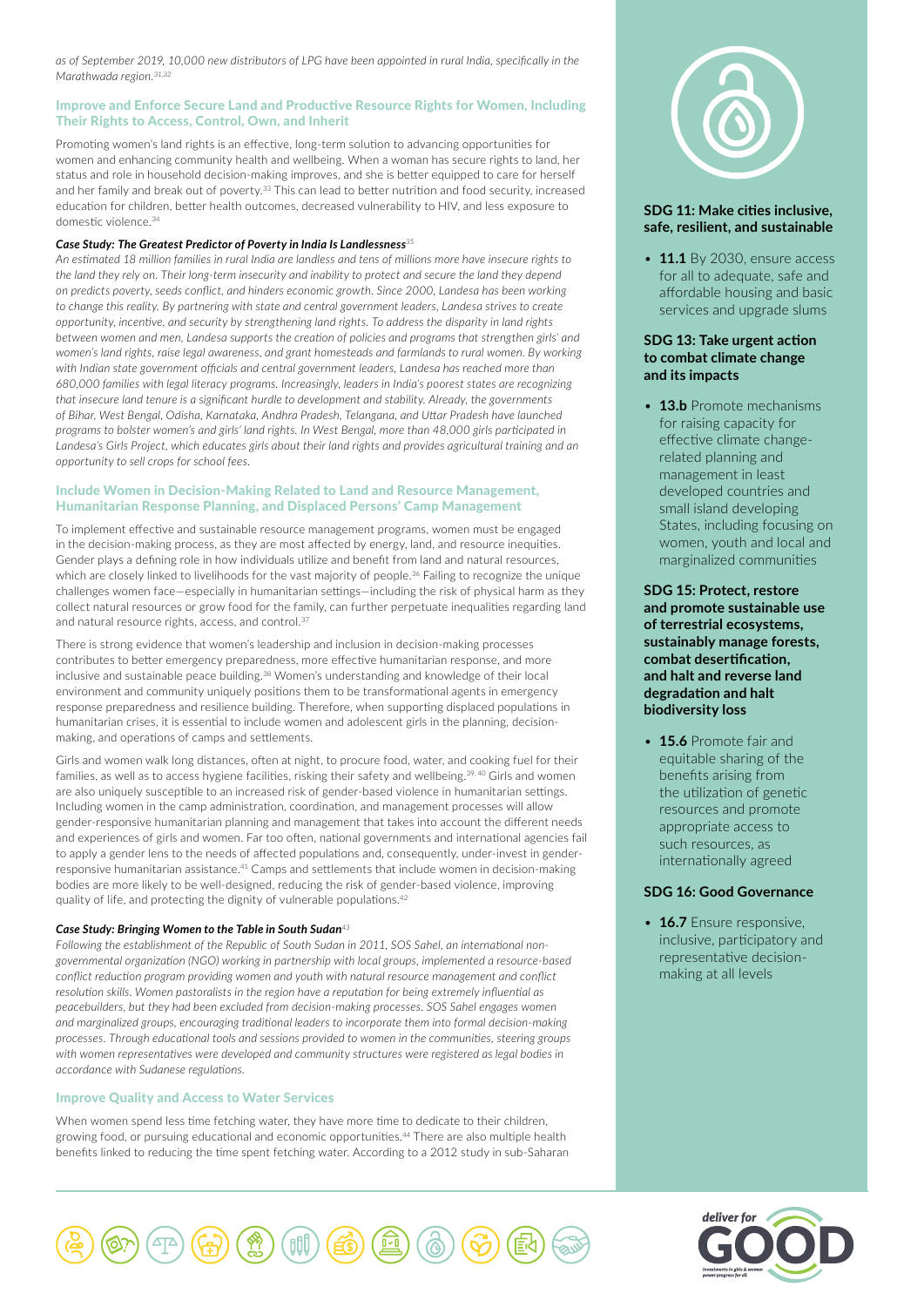Africa, a 15-minute decrease in time spent walking to a water source is associated with a 41% average reduction in diarrhea prevalence, an 11% reduction in under-5 mortality, and improvements in the nutritional status of children. These improvements are likely the result of more water being available in the household.45

Comprehensive national water strategies should be developed to include the construction, operation, maintenance, and rehabilitation of water points.46 The optimal number of beneficiaries and optimal distance from households within the service area must be explicit. Based on past recommendations, reasonable access is defined as being within the dwelling, yard, or plot.<sup>47</sup> Water strategies should clearly address safe access in informal settlements and peri-urban and rural areas, where safe drinking water may be less common,<sup>48</sup> and develop an acceptable definition at the country level for time invested in fetching water outside the dwelling. They must discourage any stigma or discrimination regarding menstruation or minority groups and avoid other disempowering social norms or community practices.49 The role of women in irrigating, fetching, and treating water should be systematically tracked to monitor changes and improvements and to better understand how improved water services change a woman's status in the household and in society.

Empowering women is an important part of service delivery. Women must be involved in planning water service provision and be meaningfully represented and able to participate in governing bodies. Furthermore, women should be supported to become involved in WASH service delivery, which would provide them income generating opportunities. Evidence suggests that communities with water and sanitation user groups that include women function more effectively and sustainably.<sup>50</sup>

#### *Case Study: Finance Clean Water and Sanitation Through WaterCredit Loans*

*Many low-income households in developing countries have limited access to credit. WaterCredit builds communities' capacity to construct clean toilets and water supply connections by helping local financial institutions provide loans. To date, WaterCredit has disbursed 2.9 million loans totaling \$983 million, 90% of which went to women, most of whom were rural borrowers earning \$2 or less per day.51, 52 In total, 12 million people have benefited across 12 countries.53 Evidence shows that as access to water and sanitation credit becomes available, low-income clients choose to take out loans, and 99% of borrowers are able to pay them back.54*

## Employ Comprehensive Approaches for Water, Sanitation, and Hygiene, Including Provisions for Menstrual Health and Hygiene Management

Sustainable solutions for girls and women require comprehensive approaches that facilitate access to water, sanitation, and hygiene (WASH) services. Decades of WASH programming experience show that the first steps to success involve conducting an explicit analysis of the needs on the ground and identifying a hypothesis of change before any action is taken.<sup>55</sup> Many major development organizations working in WASH agree on factors that should be considered when designing an appropriate intervention that meets the needs of the community,<sup>56</sup> including menstrual health and hygiene management systems and provisions. Such comprehensive frameworks are vital to ensuring sustainable gains over the long term.

Interventions should be developed and implemented around the following three domains: access to supplies and services (e.g., water, sanitation, water treatment supplies, menstrual hygiene products); creating an enabling environment (e.g., supportive policies, strengthened institutional capacities for government and other sectors, and financing); and establishing hygiene-promotion activities for social and behavior change through communications and media.<sup>57</sup>

When implemented together, interventions along these domains promote healthy and sustainable changes in behavior. For example, menstrual hygiene management (MHM) requires access to products and services, including pads, adequate supplies of water for washing, and a private place to change and bathe. Improved sanitation behaviors call for access to sanitation facilities, but they may also require microfinance loans for households for sanitation improvements, including to purchase latrines and fecal sludge management services to sustainably maintain the facilities.<sup>58, 59</sup> Similarly, a comprehensive school WASH program includes access to water, sanitation, and hygiene facilities, as well as hygiene education, and menstrual health and hygiene management.<sup>60</sup>

Ensuring that MHM programs are effective requires more than building girl-friendly facilities. Schools should also integrate puberty education for girls and boys, educating teachers, families, and communities about menstrual hygiene to break taboos and cultural constraints.61 It could also include school policies that budget for soap and menstrual supplies, and allow girls to use sanitation facilities as needed. Girls should have a say in the types of facilities and menstrual products that would best serve their needs at school, leading to a more girl-friendly school that is a source of empowerment and pride.<sup>62</sup> The positive impact in schools may spill over to communities. A school WASH program in Zambia, for example, led to households installing latrines and handwashing facilities, children teaching parents better hygiene, and former taboo topics such as open defecation and menstruation being discussed openly.<sup>63</sup>

Establishing an enabling environment requires governments to enact policies that focus on providing sanitation and water services for communities and ensure that WASH services are included in the education budget.<sup>64, 65</sup> Best practices around community water and sanitation services include strengthening community governance and calling for fair representation and meaningful participation of women in the planning, designing, and monitoring of services.<sup>66</sup> Going back to the menstrual hygiene



# **Relevant International Agreements:**

- UN Convention on the Elimination of All Forms of Discrimination against Women (CEDAW) (1979)
- United Nations Conference on Environment and Development (Earth Summit) (1992)
- Millennium Development Goals (2000–2015)
- International Decade for Action "Water for Life" (2005–2015)
- United Nations Declaration on the Rights of Indigenous Peoples (2007)
- Sanitation and Water for All Partnership (2010)
- Sustainable Energy for All (2011)
- Voluntary Guidelines on the Responsible Governance of Tenure of Land, Fisheries and Forests (2012)
- Sustainable Development Goals (2015–2030)
- The New Urban Agenda (2016)
- United Nations Declaration on the Rights of Peasants and Other People Working in Rural Areas (2018)



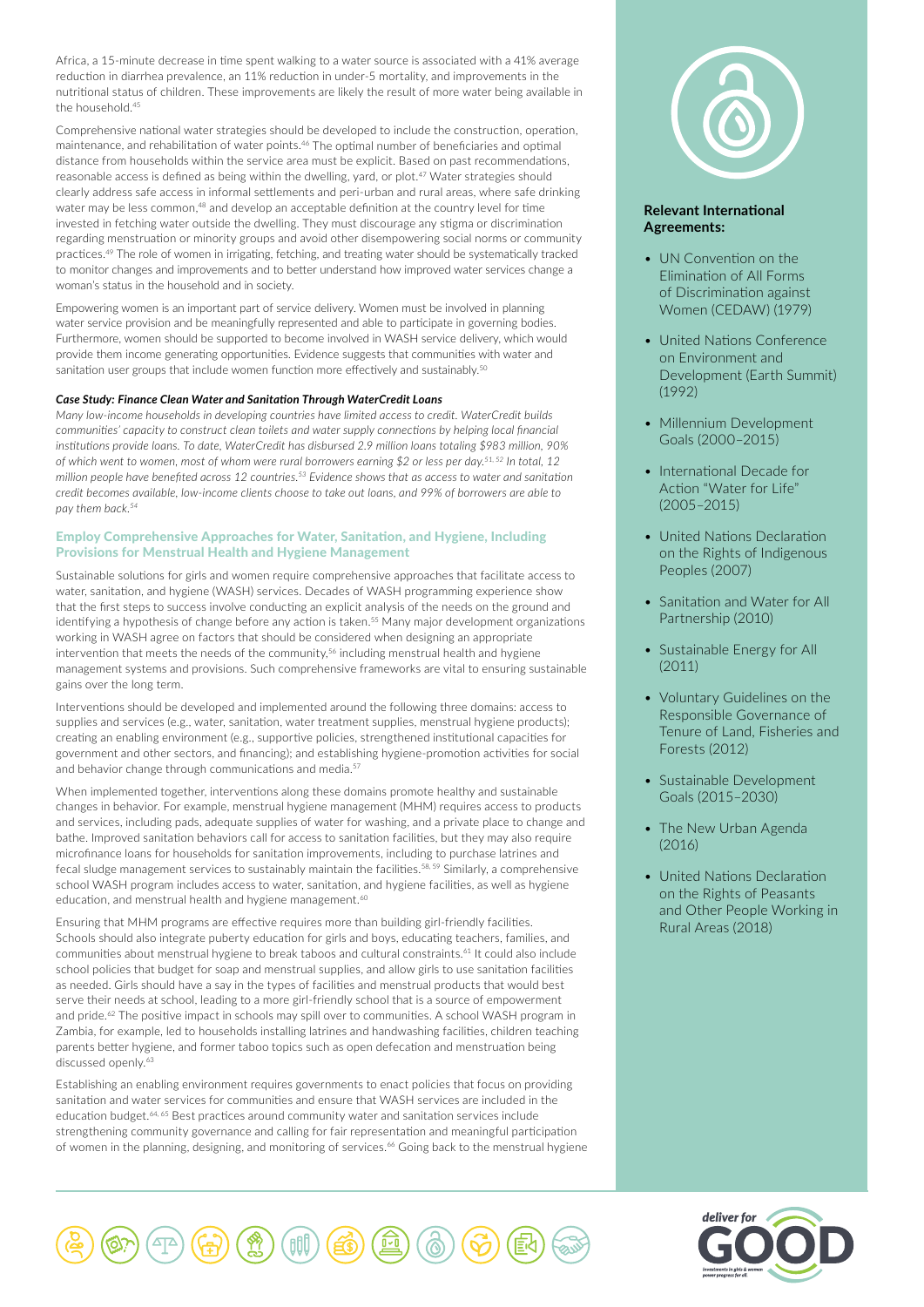management example, an enabling environment might include eliminating taxes on feminine hygiene products.<sup>67</sup> It is critical to change behavior by creating demand. Particularly in humanitarian settings, WASH standards must take into consideration the increased risks women and girls face-specifically, gender-based violence-and must work collaboratively to prevent and mitigate these risks.<sup>68</sup> A UN Women study measuring the effect of gender equality programming on humanitarian outcomes determined that including women in humanitarian programming is associated with improved access to water, sanitation, and hygiene and improved food security, particularly for women and children.<sup>69, 70</sup>

#### *Case Study: Multi-Sector Approach to Reducing Malnutrition<sup>71</sup>*

In Bangladesh, the Strengthening Household Ability to Respond to Development Opportunities program, launched in 2004, adopted a multi-sectoral approach to improving the nutritional status of mothers and children in four remote, rural areas. The framework focused on enhancing the literacy and leadership skills of girls and women, educating them about sound health and nutrition practices, and installing wells for access to safe drinking water. These interventions led to better health within the communities and a reduction in malnutrition. And by incorporating the importance of proper WASH practices, over three years the percentage of mothers who wash their hands before food preparation rose from 60% to 94%; households with access to safe, clean water rose from 57% to 71%; and the percentage of people with access to a sanitary latrine rose from 13% to 54%.

#### Promote Community-Led Total Sanitation (CLTS)

Community-led total sanitation is a facilitated participatory process to inspire rural communities to abandon the accepted practice of open defecation, without reliance on external subsidies to build toilets. When facilitated effectively, CLTS supports communities in understanding the health implications of open defecation by promoting community awareness and igniting a sense of ownership to find the needed solutions to the problem.72 This often leads to the spontaneous decision by most households to build or improve latrines, and spurs communities to shame violators and sustain improvements in latrine use and sanitation practice.<sup>73</sup>

Bringing sanitation options closer to or within the home is a critical improvement for women in the community. It means they won't have to walk long distances to find a site that is private, which decreases the risk of gender-based violence.74 It saves them time and energy, reduces their exposure to violence, and improves their nutritional status, which in turn has a positive impact on their reproductive health and pregnancy outcomes.75, 76

Over time, implementers have expanded the concept of CLTS to incorporate a range of actions for improving health outcomes, including the promotion of handwashing with soap and supporting sanitation marketing to engage private-sector contributions.<sup>77</sup> CLTS also opens the door to conversations about topics once considered taboo. Women can discuss health risks related to unsafe MHM. And once they understand the issues and potential pitfalls, men and boys want to assist their wives and sisters. By starting these conversations in the home, it becomes easier for women to participate in community discussions and in decisions that will impact their health, instill dignity, and help change social and cultural norms.<sup>78</sup>

#### *Case Study: WASHplus Program in Mali <sup>79</sup>*

*Between 2014 and 2016, WASHplus integrated a WASH/nutrition program to reach Malian women of reproductive age and their children in 180 villages in three districts with high rates of stunting. In addition to motivating villages to collectively abandon open defecation and increasing demand for low-cost sanitation, the program places a strong emphasis on improving nutrition and hygiene practices, including handwashing, water treatment, exclusive breastfeeding, and dietary diversity, through a range of behavior change approaches. Trained community health workers visit communities to educate women on WASH and screen for undernourished children who are referred to the community or district-level rehabilitation centers for treatment. WASHplus trained more than 400 community extension workers, constructed or upgraded 10,000 latrines in the targeted communities, and rehabilitated water points that provided improved access to water for more than 50,000 people. The program also helped drastically decrease the number of children referred for malnutrition in the target areas from 2,050 moderately malnourished children over a three-month period in 2014 to 334 over the same period in 2015, and from 269 severely malnourished to 38.* 

#### *Case Study: A Gender-Sensitive Design Approach to Toilets*

*Access to a private, comfortable, and accessible toilet remains a critical challenge for many girls and women around the world. This challenge*  is exacerbated in areas such as slums and informal settlements, where WASH facilities are often built in a gender-blind manner and misaligned *with users' personal and cultural beliefs.80 In 2018, WaterAid, Water & Sanitation for the Urban Poor (WSUP), and UNICEF published a guide for planners and decision-makers on building female-friendly public and community toilets that identifies certain critical requirements. According to the guide, toilets should: 1) Be safe and private; 2) Cater for menstrual hygiene management and other hygiene requirements; 3) Be accessible to all users; 4) Be affordable and available when needed; 5) Be well maintained and managed; and 6) Meet the requirements of caregivers and parents.81*

*Through this model, WaterAid has assisted in the construction of female-friendly and accessible public toilets across regions. For example, in Dhaka, Bangladesh, a partnership between city municipalities and WaterAid, along with other non-governmental organizations, led to a commitment to build 100 new public toilets. The goal was to address the fact that, on average, 75% of the toilet blocks did not have femalefriendly and child-friendly features, and more than 30% were in very unsafe locations. Therefore, the new toilets have separate male and female sections, hand basins with soap, showers, safe drinking water, reliable water and electricity supplies, CCTV cameras, and professional male and female caretakers. The toilet use fee is waived for people who say that they cannot pay.82*

# SECTION 3: THE BENEFITS OF INVESTMENT

The results of a global cost-benefit analysis of water supply and sanitation depict the costs and benefits of investing in all water and sanitation improvements.<sup>83</sup> In developing regions, the return on a \$1 investment ranged from \$2 to \$5.50, depending on the intervention.<sup>84, 85</sup> The main contributor to these economic benefits was the time saved through better access to water and sanitation services, which accounted for more than 70% of the overall economic benefits.<sup>86</sup> Globally, for every \$1 invested in water and sanitation, there is a \$4.30 return in the form of reduced healthcare costs. $87,88$ 

Though comparable data for household energy has not yet been calculated, an analysis by the World Health Organization suggests an average of \$60 billion in annual economic benefits could be accrued if half the people cooking with solid fuels switched to liquefied



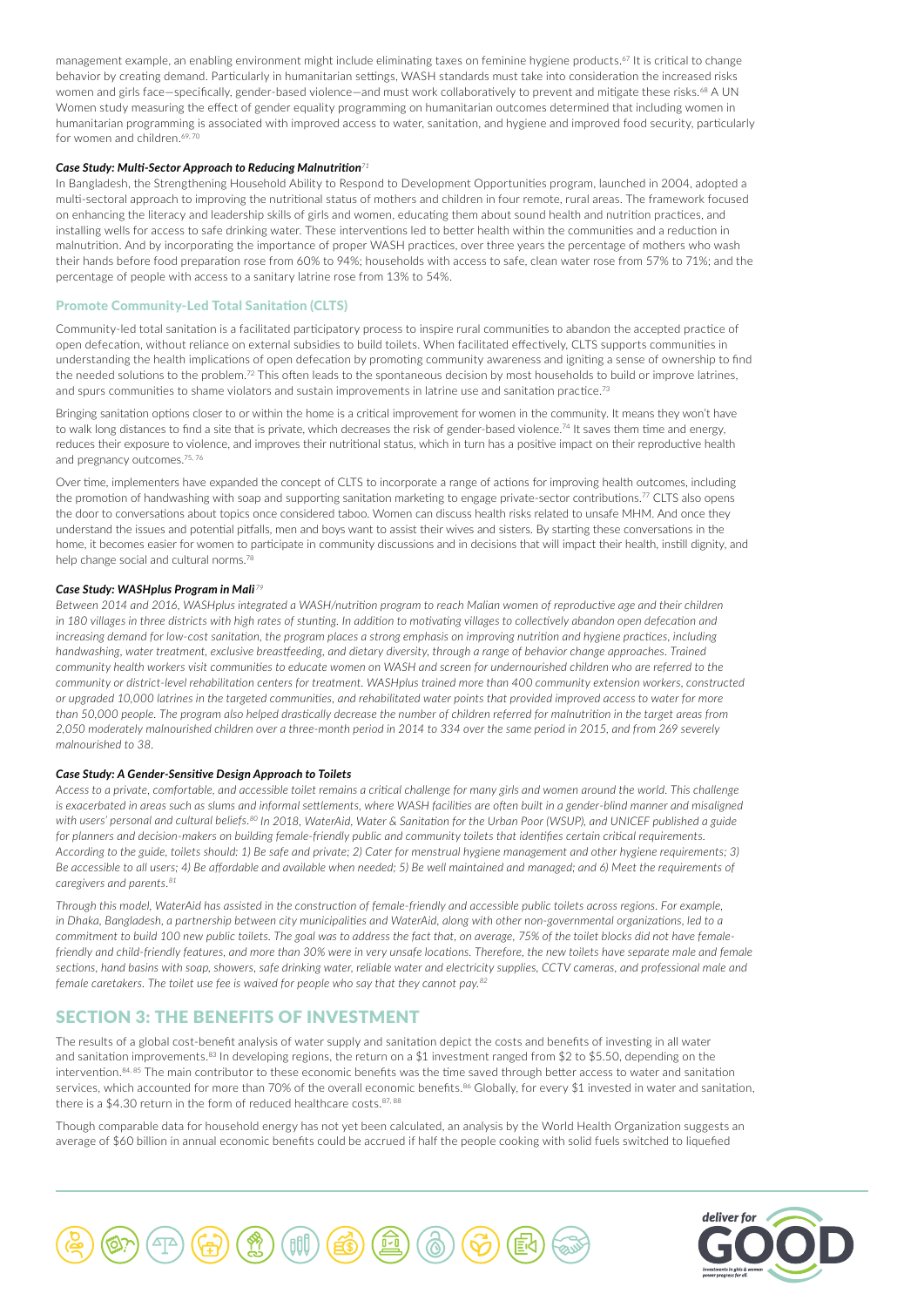petroleum gas.<sup>89</sup> Societal benefits would take the form of improvements in health and social status, as well as reductions in drudgery, time spent collecting fuel, and risk of attack or assault while collecting fuel.<sup>90</sup> These gains would bring about additional economic benefits that are necessary for inclusive and sustainable development.

Investing in efforts to improve women's access to and use of land also leads to positive impacts on local economies.<sup>91</sup> When women have secure land rights, their earnings can increase significantly, impacting their ability to open bank accounts, save money, build credit, and make investments.<sup>92</sup> Furthermore, when women are empowered, their children are empowered too–a ripple effect that contributes to breaking cycles of poverty.<sup>93</sup> Women face a serious gender gap in accessing productive resources such as land, credit, water, energy, and technologies.<sup>94</sup> Closing this gap could lead to increasing agricultural yields on women's farms by 20% to 30%, lifting 100 million to 150 million people out of hunger.<sup>95,96</sup> Similarly, when women are able to take leadership roles in energy planning and management, not only are they able to access additional forms of employment and skills building, they are able to influence the implementation of social policies and reinforce their existence.<sup>97</sup>

If done effectively, investing in safe access to water, sanitation, and household energy can better engage half the population and spur economic productivity. A gender lens approach can augment the positive impact of access to resources that benefit everyone—women, local communities, and low- and middle-income countries.

# SECTION 4: CALLS TO ACTION

There is ample evidence to verify that the cross-cutting strategies outlined above have the potential to increase women's access to resources. When adapted to address the specific contexts of each community, these approaches not only empower women, they also improve the health and wealth of societies as a whole.

In order to power progress for all, many different constituencies must work together—governments, civil society, academia, media, affected populations, the private sector, the United Nations, and other bilateral and multi-lateral organizations—to take the following actions for girls and women:

- Engage women in efforts to advance universal access to affordable, safe, and sustainable sources of clean energy, including clean cookstoves, throughout homes and communities. (Most relevant for: governments, civil society, academia, affected populations, the United Nations, and the private sector)
- In humanitarian settings, implement the Inter-Agency Standing Committee (IASC) Guidelines on Safe Access to Firewood and Alternative Energy. (Most relevant for governments, United Nations, and civil society)
- Establish clear legal and regulatory frameworks and gender-disaggregated data-gathering measures to guarantee women's secure rights to land, including the right to inherit, own, access, control, and participate in land governance. (Most relevant for: governments, civil society, and the United Nations)
- Improve safe access to water, sanitation, and hygiene, and work with rural and urban communities and schools to become open defecation free, and girl friendly. (Most relevant for: governments, civil society, the United Nations, and the private sector)
- Ensure schools have adequate WASH facilities and supplies, and provide education on menstrual health and hygiene management. (Most relevant for: governments, civil society, and the private sector)
- Focus efforts toward more integrated, gender-centered design to strengthen access to natural resources, land, water, sanitation, and affordable and clean energy. (Most relevant for: governments, civil society, the United Nations, and the private sector)
- Invest in research and program evaluations to better understand the links between cookstove and/or clean energy interventions and prevention of gender-based violence, particularly in humanitarian settings. (Most relevant for: the United Nations, academic institutions, and NGOs)
- Support women's development of, access to, ownership of, benefit from, and inheritance of assets, such as land, productive resources, capital, and technology. (Most relevant for: civil society, governments, and the private sector)
- Undertake gender-responsive and women-led resource and land management initiatives and provide strong legal and socially legitimate land tenure rights for women. (Most relevant for: civil society, governments, and the private sector)

### **Last reviewed and updated: December 2019**

**Prepared by**: Renuka Bery and Julia Rosenbaum, FHI 360

**2019 version reviewed and updated by**: Saeeda Rizvi, Women Deliver; Beth Roberts, Landesa; Marcy Hersh, Women Deliver; Divya Mathew, Women Deliver; Courtney Carson, Women Deliver; Mónica de Pinto Ribeiro Hancke, Women Deliver; Susan Papp, Women Deliver; Meagan Torello, Women Deliver; Emilie Fidock, Women Deliver; Molly Shapiro, Consultant; Varsha Gandikota-Nellutla, Women Deliver: Rachel Petit, Women Deliver.

*Disclaimer: The views and opinions expressed in this technical paper are those of the authors and do not necessarily reflect the official policy or position of all partnering organizations.*

These briefs are intended to be used by policymakers, decision-makers, advocates, and activists to advance issues affecting girls and women in global development. These materials are designed to be open-sourced and available for your use.

#### $→$  **[Learn more about the Deliver for Good campaign.](http://www.deliverforgood.org/)**



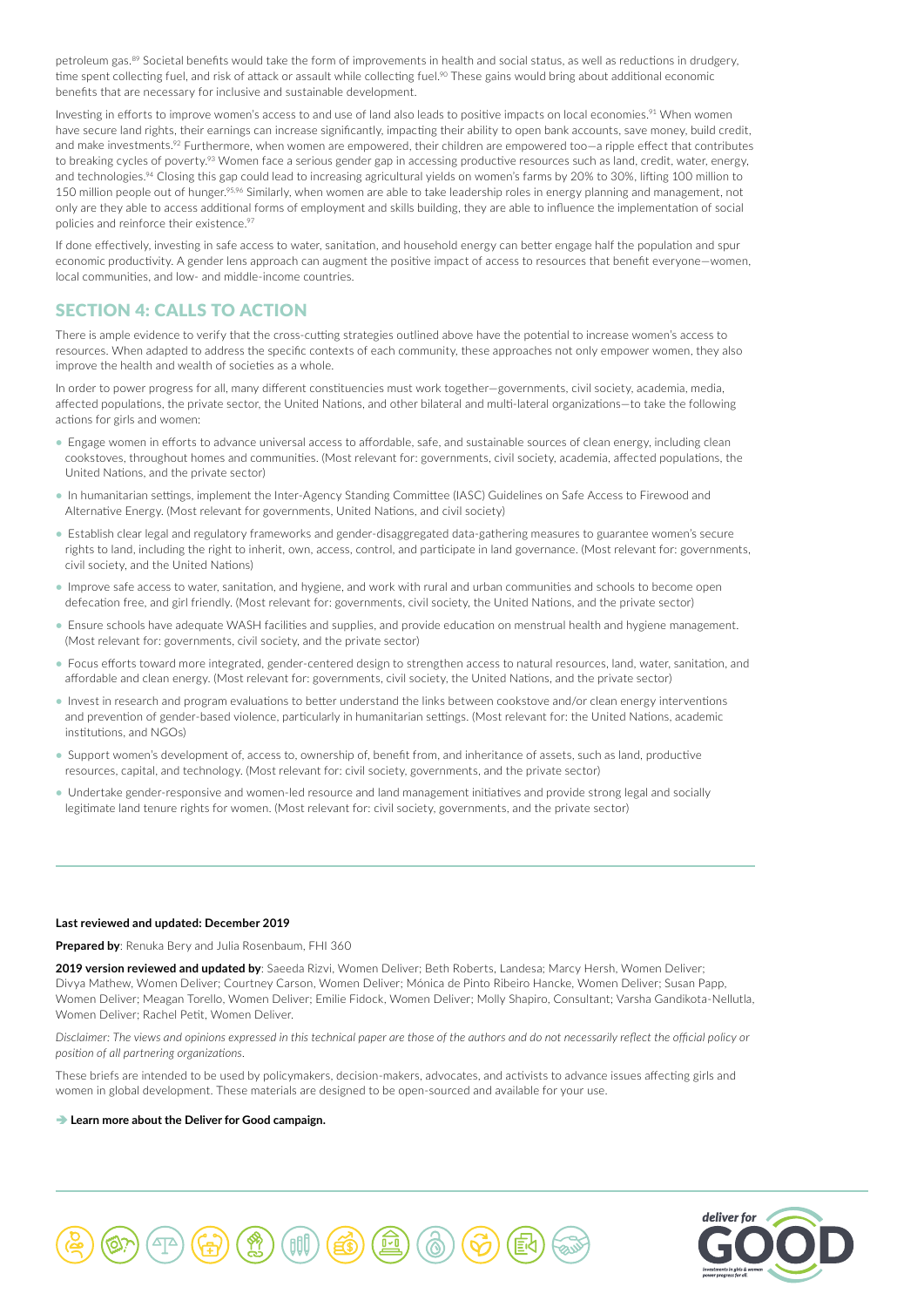# ENDNOTES

- 1 Office of the High Commissioner for Human Rights and UN Women. *Realizing Women's Rights to Land and Other Productive Resources*. United Nations, 2013. http://www.unwomen.org/-/media/headquarters/attachments/sections/ library/publications/2013/11/ohchr-unwomen-land-rights-handbookweb%20pdf.pdf?la=en&vs=1455.
- 2 Food and Agriculture Organization of the United Nations and CGIAR. "The gender gap in land rights." FAO, 2018. http://www.fao.org/3/I8796EN/ i8796en.pdf.
- 3 Food and Agriculture Organization of the United Nations and CGIAR. "The gender gap in land rights." FAO, 2018. http://www.fao.org/3/I8796EN/ i8796en.pdf.
- 4 Golla, Anne Marie, Anju Malhotra, Priya Nanda, and Rekha Mehra. *Understanding and measuring women's economic empowerment*. Washington, DC: International Center for Research on Women, 2018. https://www.icrw.org/wp-content/uploads/2018/04/ICRW\_ MeasuringWomensEconomicEmpowerment\_v4\_WebReady.pdf.
- 5 Overseas Development Institute. *Women's Economic Empowerment: Navigating Enablers and Constraints*. London: ODI, 2016. https://www.odi. org/sites/odi.org.uk/files/resource-documents/10683.pdf.
- 6 Habtezion, Senay. "Gender and climate change: Overview of linkages between gender and climate change." *United Nations Development Programme*, 2016. https://www.undp.org/content/dam/undp/library/gender/ Gender%20and%20Environment/UNDP%20Linkages%20Gender%20 and%20CC%20Policy%20Brief%201-WEB.pdf.
- 7 United Nations World Water Assessment Programme (WWAP). *The United Nations World Water Development Report 2019: Leaving No One Behind*. Paris: UNESCO, 2019. https://unesdoc.unesco.org/ark:/48223/pf0000367306.
- 8 United Nations Convention to Combat Desertification. "The Land In Numbers: Livelihoods at a Tipping Point." Bonn: UNCCD, 2014. https:// www.unccd.int/sites/default/files/documents/Land\_In\_Numbers\_web.pdf.
- 9 House, Sarah, Suzanne Ferron, Marni Sommer and Sue Cavill. *Violence, Gender & WASH: A Practitioner's Toolkit – Making water, sanitation and hygiene safer through improved programming and services*. London: WaterAid/SHARE, 2014. http://violence-wash.lboro.ac.uk/vgw/Briefing-notes-toolsets-checklists/VGW-TS1-Case-studies-examples/VGW-TS1-Case-studies-GBVand-WASH.pdf.
- 10 Mercy Corps, Women's Refugee Commission. *Energy, Gender and GBV in Emergencies: State of Priciples, Knowledge, and Practice*. Mercy Corps, Women's Refugee Commission, 2019. https://www. womensrefugeecommission.org/firewood/resources/1866-energy-genderand-gbv-in-emergencies.
- 11 Food and Agriculture Organization of the United Nations and CGIAR. "The gender gap in land rights." FAO, 2018. http://www.fao.org/3/I8796EN/ i8796en.pdf.
- 12 House, Sarah, Suzanne Ferron, Marni Sommer and Sue Cavill. *Violence, Gender & WASH: A Practitioner's Toolkit – Making water, sanitation and hygiene safer through improved programming and services*. London, UK: WaterAid/SHARE, 2014. http://violence-wash.lboro.ac.uk/vgw/Briefingnotes-toolsets-checklists/VGW-TS1-Case-studies-examples/VGW-TS1- Case-studies-GBV-and-WASH.pdf.
- 13 United Nations Industrial Development Organization. *Mutual Benefits of Empowering Women for Sustainable and Inclusive Development*. Vienna: UNIDO, 2016. https://www.unido.org/fileadmin/user\_media\_upgrade/ What\_we\_do/Topics/Energy\_access/03.\_UNIDO\_Energy\_Gender\_ Brochure.pdf.
- 14 World Health Organization and UNICEF. *Safely Managed Drinking Water - Thematic Report on Drinking Water 2017*. Geneva: World Health Organization, 2017. http://data.unicef.org/wp-content/uploads/2017/03/ safely-managed-drinking-water-JMP-2017-1.pdf.
- 15 UNICEF. "The Water Burden: Girls and Women Lack Safe Water." Accessed December 16, 2019. https://www.unicefusa.org/mission/survival/water/ water-burden-girls-and-women-lack-safe-water.
- 16 UNICEF. "WASH in Schools." Last modified August 2018. https://data. unicef.org/topic/water-and-sanitation/wash-in-schools.
- 17 UNICEF. "WASH in Schools." Last modified August 2018. https://data. unicef.org/topic/water-and-sanitation/wash-in-schools.
- 18 Hutchings, Jessica, ed. *Accountability in Education: Meeting Our Commitments*. Paris: UNESCO, 2017. http://unesdoc.unesco.org/ images/0025/002593/259338e.pdf#page=246.
- 19 Mercy Corps, Women's Refugee Commission. *Energy, Gender and GBV in Emergencies*. Mercy Corps, Women's Refugee Commission, 2019. https:// www.womensrefugeecommission.org/firewood/resources/1866-energygender-and-gbv-in-emergencies.
- 20 Mercy Corps, Women's Refugee Commission. *Energy, Gender and GBV in Emergencies*. Mercy Corps, Women's Refugee Commission, 2019. https:// www.womensrefugeecommission.org/firewood/resources/1866-energygender-and-gbv-in-emergencies.
- 21 Practical Action. "Poor People's Energy Outlook 2018 Briefing: Achieving inclusive energy access at scale." Practical Action, 2018. https://infohub. practicalaction.org/bitstream/handle/11283/621000/PPEO%202018\_ summary%20for%20WEB.pdf?sequence=4.
- 22 Practical Action. "Poor People's Energy Outlook 2018 Briefing: Achieving inclusive energy access at scale." Practical Action, 2018. https://infohub. practicalaction.org/bitstream/handle/11283/621000/PPEO%202018\_ summary%20for%20WEB.pdf?sequence=4.
- 23 Sovacool, Benjamin. *Electricity and education: The benefits, barriers, and recommendations for achieving the electrification of primary and secondary schools*. UNDESA, 2014. https://sustainabledevelopment.un.org/content/ ents/1608Electricity%20and%20Education.pdf.
- 24 World Health Organization. *Burning opportunity: clean household energy for health, sustainable development, and wellbeing of women and children*. Geneva: WHO, 2016. http://apps.who.int/iris/bitstream/ handle/10665/204717/9789241565233\_eng.pdf?sequence=1.
- 25 World Health Organization. *Burning opportunity: clean household energy for health, sustainable development, and wellbeing of women and children*. Geneva: WHO, 2016. http://apps.who.int/iris/bitstream/ handle/10665/204717/9789241565233\_eng.pdf?sequence=1.
- 26 World Health Organization. "Household air pollution and health." Last modified May 8, 2018. http://www.who.int/mediacentre/factsheets/ fs292/en/.
- 27 World Health Organization. "Household air pollution and health." Last modified May 8, 2018. http://www.who.int/mediacentre/factsheets/ fs292/en/.
- 28 HEDON Household Energy Network. *Boiling Point Issue 66: Women, Energy and Economic Empowerment*. Chislehurst: HEDON Household Energy Network, 2015. http://www.energia.org/boiling-point-women-energy-andeconomic-empowerment/.
- 29 Hart, Corinne, and Genevieve Smith. *Scaling Adoption of Clean Cooking Solutions through Women's Empowerment*. Global Alliance for Clean Cookstoves, 2013. https://www.cleancookingalliance.org/resources\_files/ womens-empowerment-gender-guide.pdf.
- 30 ENERGIA. Scaling up energy access through women-led businesses. 2017. https://www.energia.org/cm2/wp-content/uploads/2017/04/WEbrochure\_webversion.pdf.
- 31 United Nations, Economic and Social Commission for Asia and the Pacific. *Gender, the Environment and Sustainable Development in Asia and the Pacific*. Bangkok: UN ESCAP, 2017. http://www.unescap.org/sites/default/files/ publications/SDD-Gender-Environment-report.pdf.
- 32 Prime Minister's Office. "Ujjwala Yojana Achieves Target of 8 Crore LPG Connections 7 Months Ahead of Target Date." September 7, 2019. https:// www.pmindia.gov.in/en/news\_updates/ujjwala-yojana-achieves-target-of-8-crore-lpg-connections-7-months-ahead-of-target-date/.
- 33 Peterman, Amber. "Women's property rights and gendered policies: Implications for women's long-term welfare in rural Tanzania." *The Journal of Development Studies* 47, no. 1 (2011): 1–30. http://www.tandfonline.com/ doi/abs/10.1080/00220381003600366.
- 34 Knox, Anna, Aslihan Kes, and Noni Milici. *Mending the Gap between Law and Practice: Organizational Approaches for Women's Property Rights*. Washington, DC: ICRW, 2016. http://www.icrw.org/wp-content/ uploads/2016/10/Mending-the-Gap-Between-Law-and-Practice-Organizational-Approaches-for-Womens-Property-Rights.pdf.
- 35 Landesa. "Landesa in India." Accessed December 16, 2019. http://www. landesa.org/what-we-do/india/.
- 36 United Nations Environment Programme, UN Women, United Nations Peacebuilding Support Office, and the United Nations Development Programme. *Women and Natural Resources: Unlocking the Peacebuilding Potential*. UNEP, UN Women, PBSO, UNDP, 2013. https://www.undp.org/ content/undp/en/home/librarypage/crisis-prevention-and-recovery/ women-and-natural-resources.html.
- 37 United Nations Environment Programme, UN Women, United Nations Peacebuilding Support Office, and the United Nations Development Programme. *Women and Natural Resources: Unlocking the Peacebuilding Potential*. UNEP, UN Women, PBSO, UNDP, 2013. https://www.undp.org/ content/undp/en/home/librarypage/crisis-prevention-and-recovery/ women-and-natural-resources.html.
- 38 Barclay, Alison, Michelle Higelin, and Melissa Bungcaras. *On the Frontline: Catalyzing Women's Leadership in Humanitarian Action*. ActionAid International, 2016. https://www.actionaid.org.uk/publications/on-thefrontline-catalysing-womens-leadership-in-humanitarian-action.
- 39 Donnelly, Elizabeth Rose and Viknes Muthiah. *Protecting Women and Girls in Refugee Camps: States' obligations under international law*. London: London School of Economics and Political Science, 2019. http://www.lse.ac.uk/ women-peace-security/assets/documents/2019/LSE-WPS-refugees-camp. pdf.
- 40 Barclay, Alison, Michelle Higelin, and Melissa Bungcaras. *On the Frontline: Catalyzing Women's Leadership in Humanitarian Action*. ActionAid International, 2016. https://www.actionaid.org.uk/publications/on-thefrontline-catalysing-womens-leadership-in-humanitarian-action.
- 41 Coomaraswamy, Radhika. *A Global Study on the Implementation of UN Security Council resolution 1325*. UN Women, 2015. https://wps.unwomen. org/index.html.

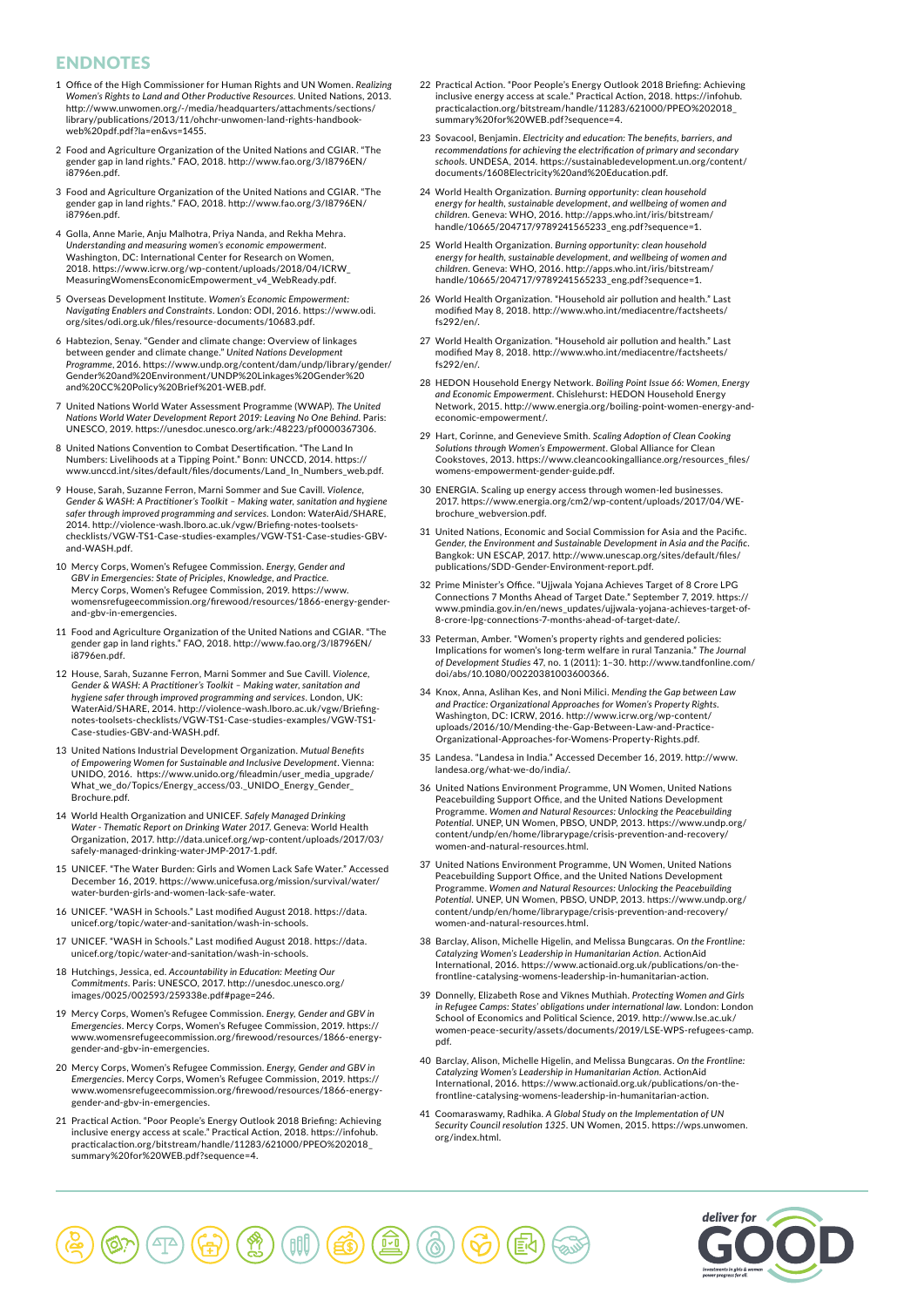- 42 Ward, Jeanne, and Julie Lafrenière. *Thematic Area Guide for: Guidelines for Integrating Gender-Based Violence Interventions in Humanitarian Action: Reducing Risk, Promoting Resilience and Aiding Recovery*. Inter-Agency Standing Committee, 2015. https://gbvguidelines.org/wp/wp-content/ uploads/2015/09/TAG-CCCM-08\_26\_2015.pdf.
- 43 Peace Direct. "SOS Sahel South Sudan" Last modified May 2014. https:// www.neaceinsight.org/conflicts/south-sudan/peacebuilding-organisations/ sos-sahel-south-sudan.
- 44 Wilbur, Jane, et al. *Water for Women: Every Woman Counts. Every Second Counts*. Unilever, Sunlight, WaterAid, Oxfam, and NextDrop, 2015. http:// www.issuelab.org/resources/23040/23040.pdf.
- 45 Pickering, Amy J. and Jennifer Davis. "Freshwater availability and water fetching affect child health in Sub-Saharan Africa." *Environ. Scien & Technology* 46, no. 4 (2012): 2391–2397. https://doi.org/10.1021/ es203177v.
- 46 World Health Organization and UNICEF. *Progress on Drinking Water, Sanitation and Hygiene: 2017 Update and SDG Baselines*. Geneva: WHO and UNICEF, 2017. http://apps.who.int/iris/ bitstream/handle/10665/258617/9789241512893-eng. pdf;jsessionid=44B7B7165CE773E9035E0D8E858DC9B5?sequence=1.
- 47 World Health Organization and UNICEF. *Progress on Drinking Water, Sanitation and Hygiene: 2017 Update and SDG Baselines*. Geneva: WHO and UNICEF, 2017. http://apps.who.int/iris/ bitstream/handle/10665/258617/9789241512893-eng. pdf;jsessionid=44B7B7165CE773E9035E0D8E858DC9B5?sequence=1.
- 48 UN Women. *Turning Promises into Action: Gender Equality in the 2030 Agenda for Sustainable Development*. New York: UN Women, 2018. http://www. unwomen.org/en/digital-library/publications/2018/2/gender-equality-inthe-2030-agenda-for-sustainable-development-2018.
- 49 House, Sarah, Suzanne Ferron, Marni Sommer and Sue Cavill. *Violence, Gender & WASH: A Practitioner's Toolkit – Making water, sanitation and hygiene safer through improved programming and services*. London: WaterAid/ SHARE, 2014. http://violence-wash.lboro.ac.uk/vgw/Briefing-notestoolsets-checklists/VGW-TS1-Case-studies-examples/VGW-TS1-Casestudies-GBV-and-WASH.pdf.
- 50 United Nations World Water Assessment Programme (WWAP). *The United Nations World Water Development Report 2015: Water for a Sustainable World*. Paris: UNESCO, 2015. http://unesdoc.unesco.org/ images/0023/002318/231823E.pdf.
- 51 Water.org. "WaterCredit." Accessed December 19, 2019. http://water.org/ about-us/our-work/watercredit/.
- 52 World Health Organization. *UN-Water Global Analysis and Assessment of Sanitation and Drinking-Water (GLAAS) 2017 Report: Financing Universal Water, Sanitation and Hygiene under the Sustainable Development Goals*. Geneva: WHO, 2017. http://apps.who.int/ iris/bitstream/handle/10665/254999/9789241512190-eng. pdf;jsessionid=351FE1D1EF99169AB401285166B9F5CF?sequence=1.
- 53 Water.org. "WaterCredit." Accessed December 19, 2019. http://water.org/ about-us/our-work/watercredit/.
- 54 Water.org. "WaterCredit." Accessed December 19, 2019. http://water.org/ about-us/our-work/watercredit/.
- 55 Dreibelbis, Robert, Peter J. Winch, Elli Leontsini, Kristyna RS Hulland, Pavani K. Ram, Leanne Unicomb, and Stephen P. Luby. "The integrated behavioural model for water, sanitation, and hygiene: a systematic review of behavioural models and a framework for designing and evaluating behaviour change interventions in infrastructure-restricted settings." *BMC Public Health* 13, no. 1 (2013). http://www.ncbi.nlm.nih.gov/pmc/articles/ PMC4231350/.
- 56 Dreibelbis, Robert, Peter J. Winch, Elli Leontsini, Kristyna RS Hulland, Pavani K. Ram, Leanne Unicomb, and Stephen P. Luby. "The integrated behavioural model for water, sanitation, and hygiene: a systematic review of behavioural models and a framework for designing and evaluating behaviour change interventions in infrastructure-restricted settings." *BMC Public Health* 13, no. 1 (2013). http://www.ncbi.nlm.nih.gov/pmc/articles/ PMC4231350/.
- 57 Storti, Charlotte. *The Hygiene Improvement Framework: A comprehensive approach for preventing childhood diarrhea*. EHP, UNICEF, USAID, World Bank, WSSCCC, 2004. http://www.ehproject.org/PDF/Joint\_Publications/ JP008-HIF.pdf.
- 58 Abeysuriya, Kumi, Antoinette Kome, and Juliet Willetts, and Joanne Chong. *Financing Sanitation for Cities and Towns: Learning Paper*. Institute for Sustainable Futures, 2014. http://www.colorado.edu/washsymposium/ sites/default/files/attached-files/SNV%20Financing%20Sanitation%20 Learning%20Paper.pdf.
- 59 Sievers, D. and G. Kelly. *Market-based Approaches to Sanitation*. Washington, DC: PSI, 2016. https://www.psi.org/wp-content/uploads/2016/06/ Sanitation\_EvidenceSeries\_Jun2016.pdf.
- 60 Sphere Association. *The Sphere Handbook: Humanitarian Charter and Minimum Standards in Humanitarian Response*. Geneva, Switzerland: Sphere Association, 2018. http://www.spherestandards.org/handbook/.
- 61 Kettaneh, Audrey, Scott Pulizzi, and Marina Todesco. *Puberty Education & Menstrual Hygiene Management*. Paris: UNESCO, 2014. https://unesdoc. unesco.org/ark:/48223/pf0000226792.
- 62 Sommer, Marni. "Where the education system and women's bodies collide: The social and health impact of girls' experiences of menstruation and schooling in Tanzania." *Journal of Adolescence* 33, no. 4 (2010): 521–529. https://doi.org/10.1016/j.adolescence.2009.03.008.
- 63 WASHplus. "SPLASH Spillover Effect. Unexpected Construction Resulting from SPLASH Project Interventions." Washington D.C.: USAID/WASHplus Project, 2016. http://www.washplus.org/resources/reports/2016/04/22/ splash-spillover-effect-unexpected-construction-resulting-splash.html.
- 64 WaterAid. "Public finance for water supply and sanitation: focus on national budgets." WaterAid, 2010. https://www.publicfinanceforwash.org/sites/ default/files/uploads/Public-finance-for-water-supply-and-sanitationfocus-on-national-budgets.pdf.
- 65 Sommer, Marni. "Where the education system and women's bodies collide: The social and health impact of girls' experiences of menstruation and schooling in Tanzania." *Journal of Adolescence* 33, no. 4 (2010): 521–529. https://doi.org/10.1016/j.adolescence.2009.03.008.
- 66 International Federation of Red Cross and Red Crescent Societies. *Minimum*  standard commitments to gender and diversity in emergency planning. Geneva:<br>IFRC, 2015. http://www.ifrc.org/Global/Photos/Secretariat/201505/<br>Gender%20Diversity%20MSCs%20Emergency%20Programming%20HR3. pdf.
- 67 UNICEF. *Guidance on Menstrual Health and Hygiene*. New York: UNICEF, 2019. https://www.unicef.org/wash/files/UNICEF-Guidance-menstrualhealth-hygiene-2019.pdf.
- 68 Ward, Jeanne and Julie Lafrenière. *Guidelines for integrating gender-based violence interventions in humanitarian action: reducing risk, promoting resilience and aiding recovery*. Inter-Agency Standing Committee, 2015. https://gbvguidelines.org/wp/wp-content/uploads/2015/09/TAGwash-08\_26\_2015.pdf.
- 69 UN Women. *The Effect of Gender Equality Programming on Humanitarian Outcomes*. New York: UN Women, 2015. http://www.unwomen.org/-/ media/headquarters/attachments/sections/library/publications/2015/ unw%20effects%20of%20gender%20equlaity%20on%20humanitarian%20 outcomessinglepgsweb.pdf?la=en&vs=5705.
- 70 Barclay, Alison, Michelle Higelin, and Melissa Bungcaras. *On the Frontline: Catalyzing Women's Leadership in Humanitarian Action*. ActionAid International, 2016. https://www.actionaid.org.uk/publications/on-thefrontline-catalysing-womens-leadership-in-humanitarian-action.
- 71 CARE Bangladesh. *Strengthening Household Ability to Respond to Development Opportunities: SHOUHARDO III*. CARE, 2018. https:// careclimatechange.org/wp-content/uploads/2019/03/SHOUHARDO-III-Booklet.pdf.
- 72 Pickering, Amy J., Habiba Djebbari, Carolina Lopez, Massa Coulibaly, and Maria Laura Alzua. "Effect of a community-led sanitation intervention on child diarrhoea and child growth in rural Mali: a cluster-randomised controlled trial." *The Lancet Global Health* 3, no. 11 (2015): e701–e711. https://doi.org/10.1016/S2214-109X(15)00144-8.
- 73 Pickering, Amy J., Habiba Djebbari, Carolina Lopez, Massa Coulibaly, and Maria Laura Alzua. "Effect of a community-led sanitation intervention on child diarrhoea and child growth in rural Mali: a cluster-randomised controlled trial." *The Lancet Global Health* 3, no. 11 (2015): e701–e711. https://doi.org/10.1016/S2214-109X(15)00144-8.
- 74 United Nations World Water Assessment Programme (WWAP). *The United Nations World Water Development Report 2015: Water for a Sustainable World*. Paris: UNESCO, 2015. http://unesdoc.unesco.org/ images/0023/002318/231823E.pdf.
- 75 Pickering, Amy J., Habiba Djebbari, Carolina Lopez, Massa Coulibaly, and Maria Laura Alzua. "Effect of a community-led sanitation intervention on child diarrhoea and child growth in rural Mali: a cluster-randomised controlled trial." *The Lancet Global Health* 3, no. 11 (2015): e701–e711. https://doi.org/10.1016/S2214-109X(15)00144-8.
- 76 Padhi, Bijaya K., Kelly K. Baker, Ambarish Dutta, Oliver Cumming, Matthew C. Freeman, Radhanatha Satpathy, Bhabani S. Das, and Pinaki Panigrahi. "Risk of adverse pregnancy outcomes among women practicing poor sanitation in rural India: a population-based prospective cohort study." *PLoS Medicine* 12, no. 7 (2015). https://doi.org/10.1371/journal.pmed.1001851.
- 77 Keatman, Tracey, Sue Cavill, and Thérèse Mahon. *Menstrual hygiene management in schools in South Asia*. WaterAid and UNICEF, 2017. https:// washmatters.wateraid.org/sites/g/files/jkxoof256/files/WA\_MHM\_ SUMMARY.pdf.
- 78 Keatman, Tracey, Sue Cavill, and Thérèse Mahon. *Menstrual hygiene management in schools in South Asia*. WaterAid and UNICEF, 2017. https:// washmatters.wateraid.org/sites/g/files/jkxoof256/files/WA\_MHM\_ SUMMARY.pdf.
- 79 WASHplus Project. "Country Snapshots and Results." Washington, DC: FHI 360, 2016. http://www.washplus.org/sites/default/files/2015%20 project%20snapshot%20final%20508.pdf.
- 80 Schmitt, Margaret L., David Clatworthy, Tom Ogello, and Marni Sommer. "Making the Case for a Female-Friendly Toilet." *Water* 10, no. 9 (2018). https://doi.org/10.3390/w10091193.